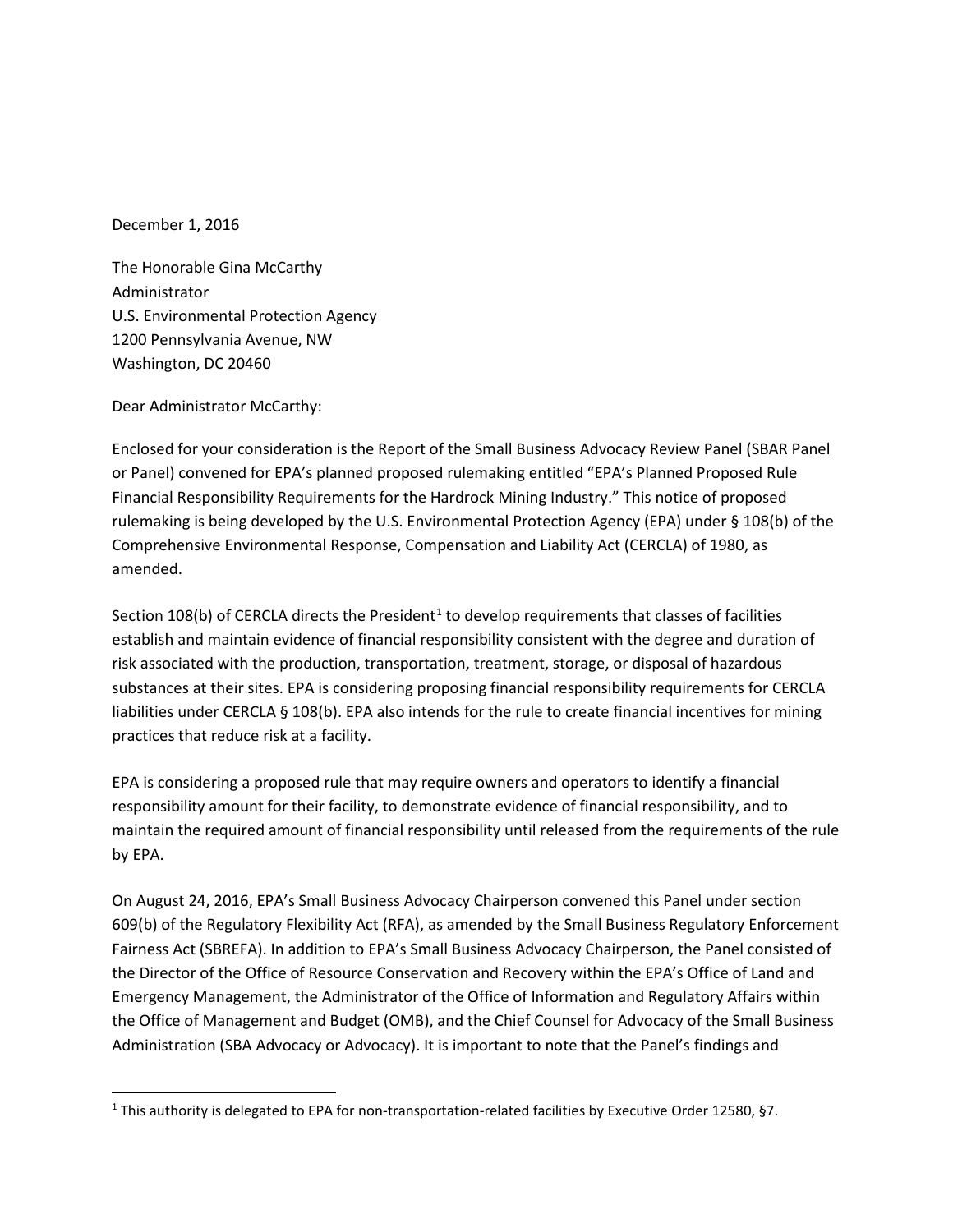discussion are based on the information available at the time this report was drafted. EPA is continuing to conduct analyses relevant to the proposed rule, and may develop or obtain additional information, including from public comment on the proposed rule, during this process. The options the Panel identified for reducing the rule's economic impact on small entities will require further analysis and/or data collection to ensure that the options are practicable, enforceable, protective of public health, environmentally sound and consistent with CERCLA.

# SUMMARY OF SMALL ENTITY AND OTHER OUTREACH

The EPA appreciates that mining is an important part of the economies of many states. The agency has interacted with states and other federal agencies that regulate the mining industry on numerous occasions during our work on the proposal. The EPA engaged with ASTSWMO's Hazardous Waste Subcommittee, Hazardous Waste Managers Conference and Training, and Financial Assurance Subgroup early in the process, presenting information and seeking input into the development of the proposed rule framework. The EPA convened multiple meetings and conference calls with Western Governors' Association (WGA), National Association of Attorneys General (NAAG), and Interstate Mining Compact Commission (IMCC) to better understand existing state programs requiring financial responsibility. These interactions have been helpful and have provided useful information to inform our rulemaking process.

Prior to convening the Panel, EPA conducted outreach with small entities that will potentially be affected by these regulations. In June 2016, EPA invited Advocacy, OMB, and 18 potentially affected small entity representatives (SERs) to a Pre-Panel Outreach meeting and solicited their comments on preliminary information EPA provided. EPA shared the small entities' written comments with the Panel as part of the Panel convening document.

After the SBAR Panel was convened, the Panel distributed additional information to the small entity representatives (SERs) on August 24, 2016, for their review and comment and in preparation for an outreach meeting on August 31, 2016, when the Panel met with the SERs to hear their comments on the information distributed in these mailings. The SERs were asked to provide written feedback on ideas under consideration for the proposed rulemaking. The Panel received written comments from the SERs in response to the discussions at this meeting and the outreach materials. See section 6 of the Panel Report for a complete discussion of SER comments. Their full written comments are also included in the Appendix. In light of these comments, the Panel considered the regulatory flexibility issues specified by RFA/SBREFA and developed the findings and discussion summarized below.

## PANEL FINDINGS AND DISCUSSION

Under section 609(b) of the RFA, the Panel is to report its findings related to these four items:

1) A description of and, where feasible, an estimate of the number of small entities to which the proposed rule will apply.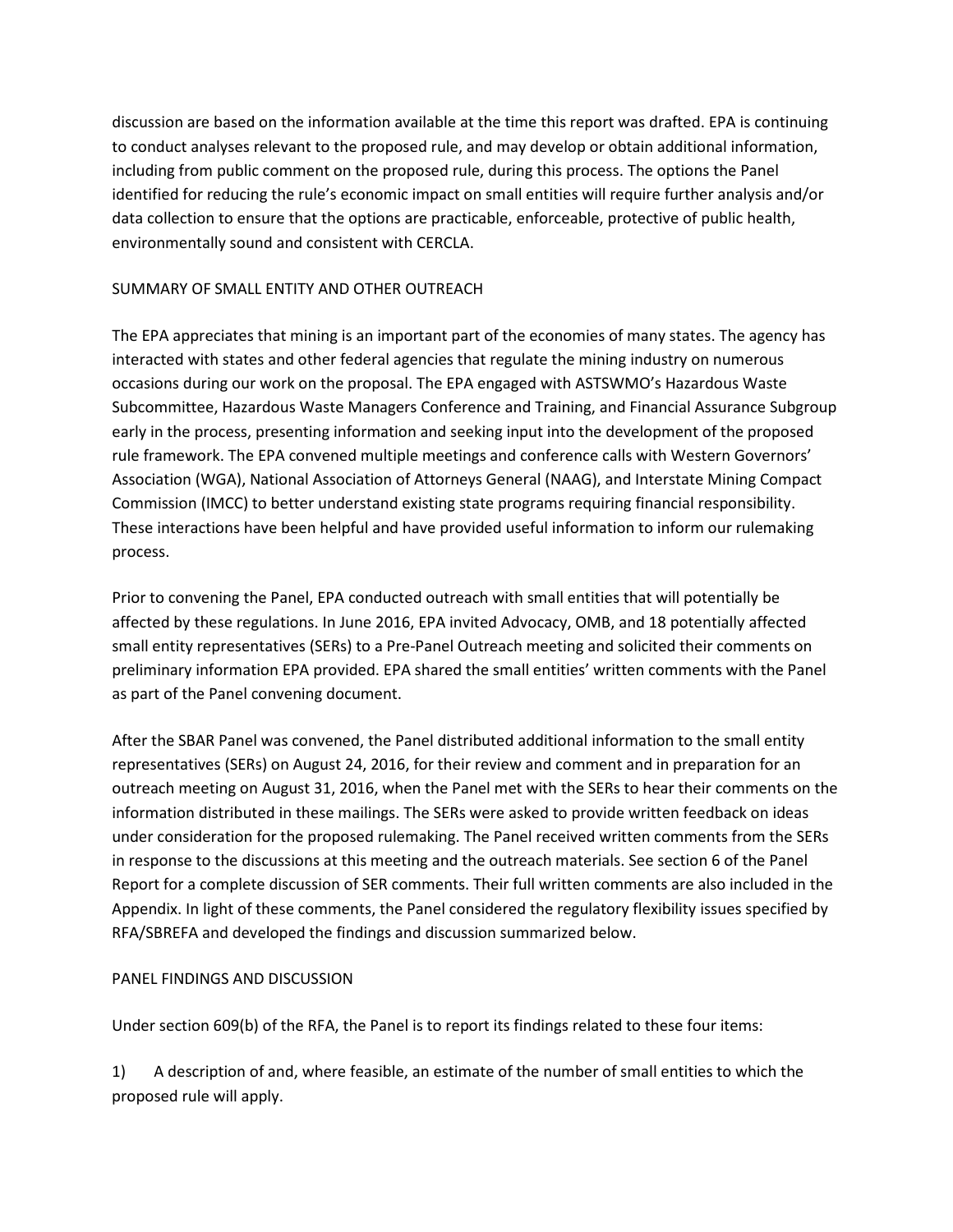2) A description of the projected reporting, recordkeeping and other compliance requirements of the proposed rule, including an estimate of the classes of small entities which will be subject to the requirement and the type of professional skills necessary for preparation of the report or record.

3) Identification, to the extent practicable, of all relevant federal rules which may duplicate, overlap or conflict with the proposed rule.

4) A description of any significant alternatives to the planned proposed rule which would minimize any significant economic impact of the proposed rule on small entities consistent with the stated objectives of the authorizing statute.

The Panel's most significant findings and discussion with respect to each of these items are summarized below. To read the full discussion of the Panel findings and recommendations, see section 7 of the Panel Report.

A. Number and Types of Entities Affected

The EPA identified approximately 221 mines and mineral processing facilities in the potentially regulated universe; of these, 53 facilities are estimated to have a small owner (including joint ventures), corresponding to 43 firms. Twelve additional mines have owners of unknown size (due to lack of available company data). Most (38) of these 53 facilities engage in mining/extraction; 15 facilities engage in processing/refining only.

See section 3 of the Panel Report for information on the hardrock mining industry's small entity universe.

B. Recordkeeping, Reporting, and Other Compliance Requirements

The EPA is considering requiring that owners or operators develop and maintain a facility record that includes information documenting compliance with the financial responsibility requirements. The facility record must include at least all information required to be submitted to the EPA, and all notifications received from the EPA related to the financial responsibility obligations of the facility.

The EPA estimates industry costs for the owner/operator companies that are unable to utilize a selfinsurance option, as the resources expended and/or foregone to obtain a third-party financial responsibility instrument. Additional administrative and recordkeeping costs to industry may include reading the regulations, submitting initial facility information to the EPA and the public, calculating financial responsibility amounts, choosing a financial responsibility instrument, acquiring and maintaining a financial responsibility instrument, recalculating financial responsibility amounts to reflect any changes in facility operations, and any functions the rule requires of owners and operators upon the transfer of a facility, owner or operator default, a CERCLA claim against the owner or operator, and release from financial responsibility.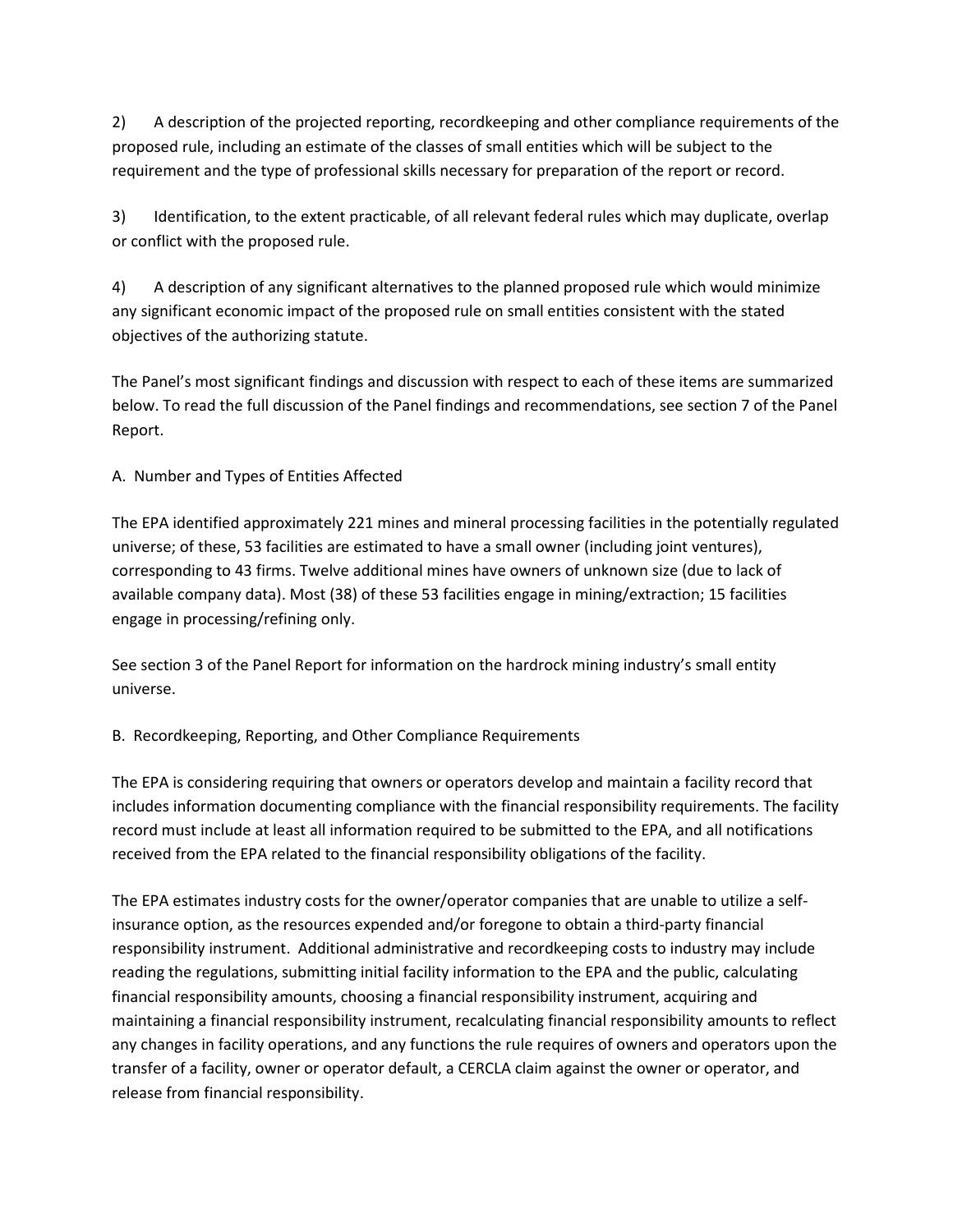If EPA were to defer or exempt facilities covered by certain programs, some portion of these paperwork requirements may be able to be eliminated for a large number of mining facilities.

# C. Related Federal Rules

EPA is considering developing a proposed rule that, if finalized, would constitute the only financial responsibility regulations for non-transportation related facilities pursuant to CERCLA. As far as the EPA is aware, BLM, USFS, and NRC's financial responsibility regulations for reclamation bonding do not require owners and operators to obtain instruments that are available to pay for CERCLA liabilities. See the discussion in Section 2.4 of the Panel Report which explains the divergent views among the panel members with respect to the role played by the related Federal Rules.

# D. Regulatory Flexibility Alternatives

Pursuant to section 603 of the RFA, EPA is preparing an initial regulatory flexibility analysis (IRFA) that examines the impact of the proposed rule on small entities along with regulatory alternatives that could minimize that impact. The intent of the proposed rule is to increase the likelihood that owners and operators will have access to funds necessary to address the potential CERCLA liabilities at their facilities, thus preventing owners or operators from shifting the burden of cleanup to other parties, including the taxpayer. In addition, EPA also intends for the rule to create financial incentives for mining practices that reduce risk at a facility.

In developing recommendations, the Panel has taken into consideration both SER comments and Panel discussion throughout the SBAR Panel process. The EPA explained that the proposed rule is intended to ensure that sufficient funds are available to pay for CERCLA response actions, and is intended to provide an incentive for implementation of sound practices that would decrease the need for future CERCLA actions. The EPA stated throughout the SBAR Panel process that the proposed CERCLA § 108(b) rules should not be duplicative of existing reclamation and closure bonding requirements. Further, the EPA stated that financial responsibility requirements under section 108(b) are distinct from financial responsibility requirements for reclamation and closure under state programs, and thus are not intended to preempt those state requirements.

In developing recommendations, the Panel recognizes that compliance with other regulatory programs may result in site controls and/or practices that can reduce the degree and duration of risks associated with the production, transportation, treatment, storage and disposal of hazardous substances. The EPA is working to reflect the reductions in risk associated with such controls and practices in the level of financial responsibility required by proposing to allow reductions in the financial responsibility amount where risk-reducing practices are in the form of requirements that are enforceable against the owner or operator, the owner or operator is in compliance with the relevant requirements, and the requirements are supported by adequate financial assurance.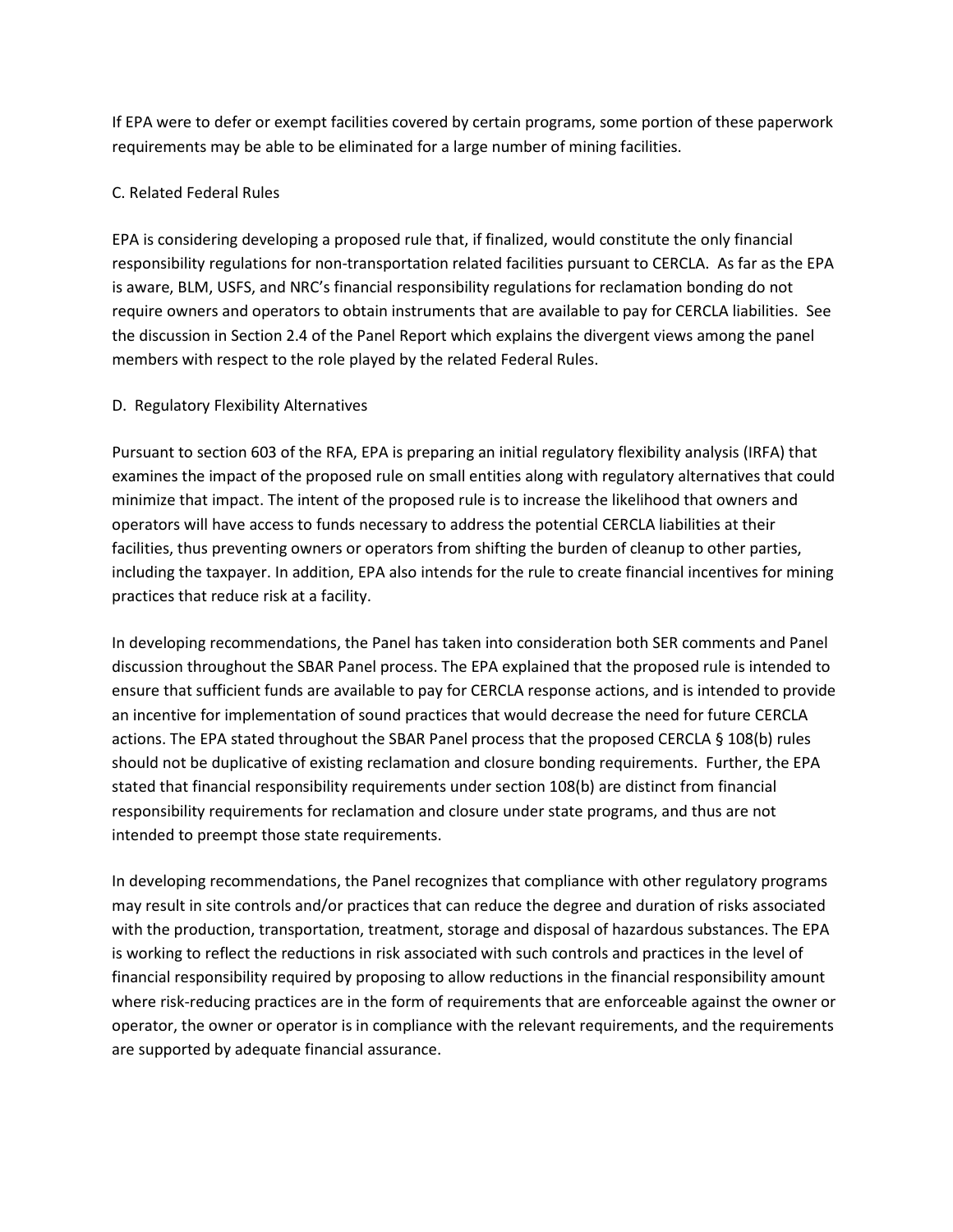SBAR Panel Recommendations:

1. The Panel acknowledges that the existence of regulatory mining programs and the resulting reduction in risk should be accounted for in the amount of financial responsibility required at a facility. The Panel recommends that EPA solicit comment on whether to provide for programmatic-based deferral of the requirement for owners and operators of facilities to calculate an individual financial responsibility amount and to obtain a financial responsibility instrument in situations where all facilities regulated by a particular Federal or state mining program could qualify for reductions for the full response component of the financial responsibility formula – that is, for all response categories, and at all facilities.

EPA believes that this programmatic deferral recommendation addresses the underlying policy concerns of SER requests for programmatic exemptions, while maintaining consistency with the CERCLA § 108(b) rule structure.

2. The Panel recommends that EPA propose to allow reductions to the financial responsibility amount applicable at facility for future requirements that are enforceable against the owner and operator, that are supported by adequate financial assurance, and with which the owner and operator are in compliance. The Panel further recommends that EPA solicit comment on allowing reductions to the financial responsibility amount for other risk-reducing practices and/or controls (e.g., voluntary practices) that are implemented at hardrock mining facilities that should be accounted for in the reductions, and on how, if reductions were allowed for such practices and/or controls, EPA could assure that those controls would remain in place and be effective over time where there is no regulatory program overseeing their maintenance and operation.

3. The Panel recommends that EPA provide in the rule discussion and solicitation of comment on the impact of the financial test on small businesses. The discussion and solicitation of comment should consider whether making a financial test available would increase the available capacity for third-party instruments in the marketplace and increase the availability of such instruments to owners or operators of small businesses and/or whether it would create a competitive disadvantage for small business, and solicit comment on those concerns.

4. The Panel recommends that EPA solicit comment on all aspects of the proposed financial responsibility formula. The Panel recommends EPA solicit comment and data to inform this issue, including comment on specific elements of the formula such as the robustness of the regression analyses, identification and treatment of influential data points (i.e. potential outliers), the use and calculation of the individual smear factors, and the assumption of source controls.

5. The Panel acknowledges that EPA's approach may define specific classes of mines as presenting a lower level of risk of injury, and does not impose requirements on those classes. The Panel recommends that EPA solicit comment on the criteria used to identify lower-level of risk of injury classes in the proposed rule, and whether it would be feasible and appropriate to identify additional classes as presenting a lower level of risk of injury, particularly classes of mines that differ in their operations and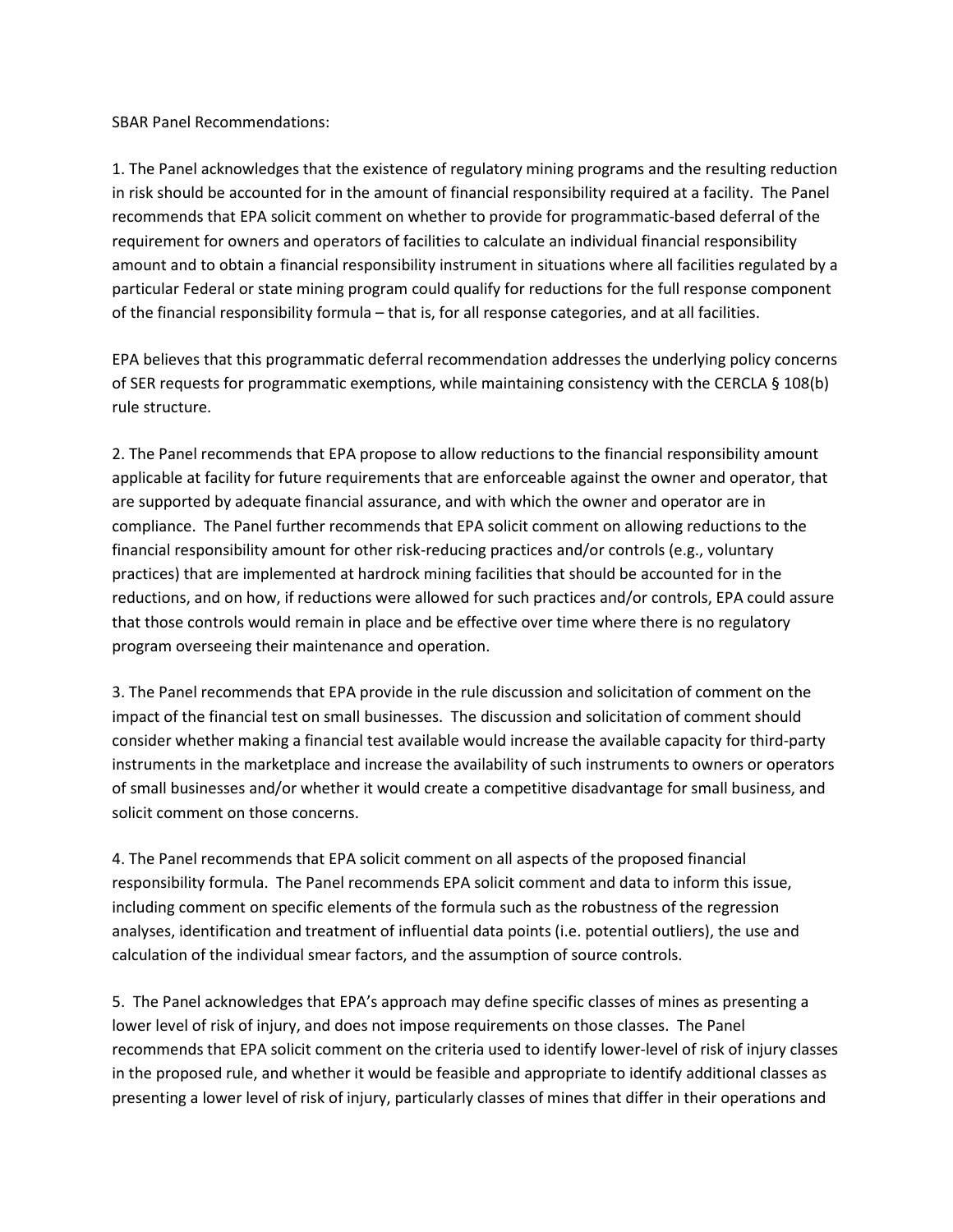associated risks from more traditional hardrock mines. The panel also recommends that EPA solicit comment on whether such classes of mines, defined based on facility characteristics, could potentially encompass iron ore, phosphate, and uranium mines. The panel recommends that EPA consider submissions from states and regulated entities with regard to low risk substances in its evaluations.

6. The Panel recommends that EPA request comment on whether more alternate or more flexible engineering standards can substitute for some or all of the numeric engineering standards in the proposed reduction criteria (e.g. planning for a 200-year storm event, reduction of net precipitation by 95 percent). The Panel recommends that EPA request comment on whether the proposed reduction criteria would limit flexibility necessary for innovative or different site-specific approaches and, if so, how those might be preserved. The Panel also recommends that EPA request comment on whether other regulatory programs already impose the requirements that would satisfy the reduction criteria.

## Advocacy Recommendations:

Advocacy believes the final results of the formula before reductions lead to financial responsibility totals that are an order of magnitude, or more, higher for small mines than the reclamation and closure plans of those mines. See discussion in Section 2.4 comparing the formula and the closure/reclamation costs. Advocacy believes that the current approach could unnecessarily threaten the viability of small mines by use of these inflated estimates. Advocacy recommends that EPA should modify the formula (in final rule) to more closely reflect the probable costs for each response category.

Advocacy recommends EPA reevaluate the formula and account for the costs for small versus large facilities, which are used to calculate the financial assurance amounts. Since the formula is based on an average of the costs for all facilities, it could calculate a higher financial assurance amount for smaller facilities. The agency could explore developing two separate formulas, one for small facilities and the other for large facilities. Further, Advocacy recommends EPA explain why there is a higher figure for financial assurance than State and FLMA program's financial assurance amounts (i.e., the additional cost expected for a CERCLA response as compared to a closure/reclamation plan). Advocacy further recommends that EPA provide additional information to enable comparisons between the reported and formula amounts because some of the formula amounts are provided as annual amounts, and four are provided as net present values.

With respect to credit reductions, Advocacy recommends that EPA also consider exempting a response measure where the mining agency or an independent third party has determined that the response is unnecessary to protect the environment.